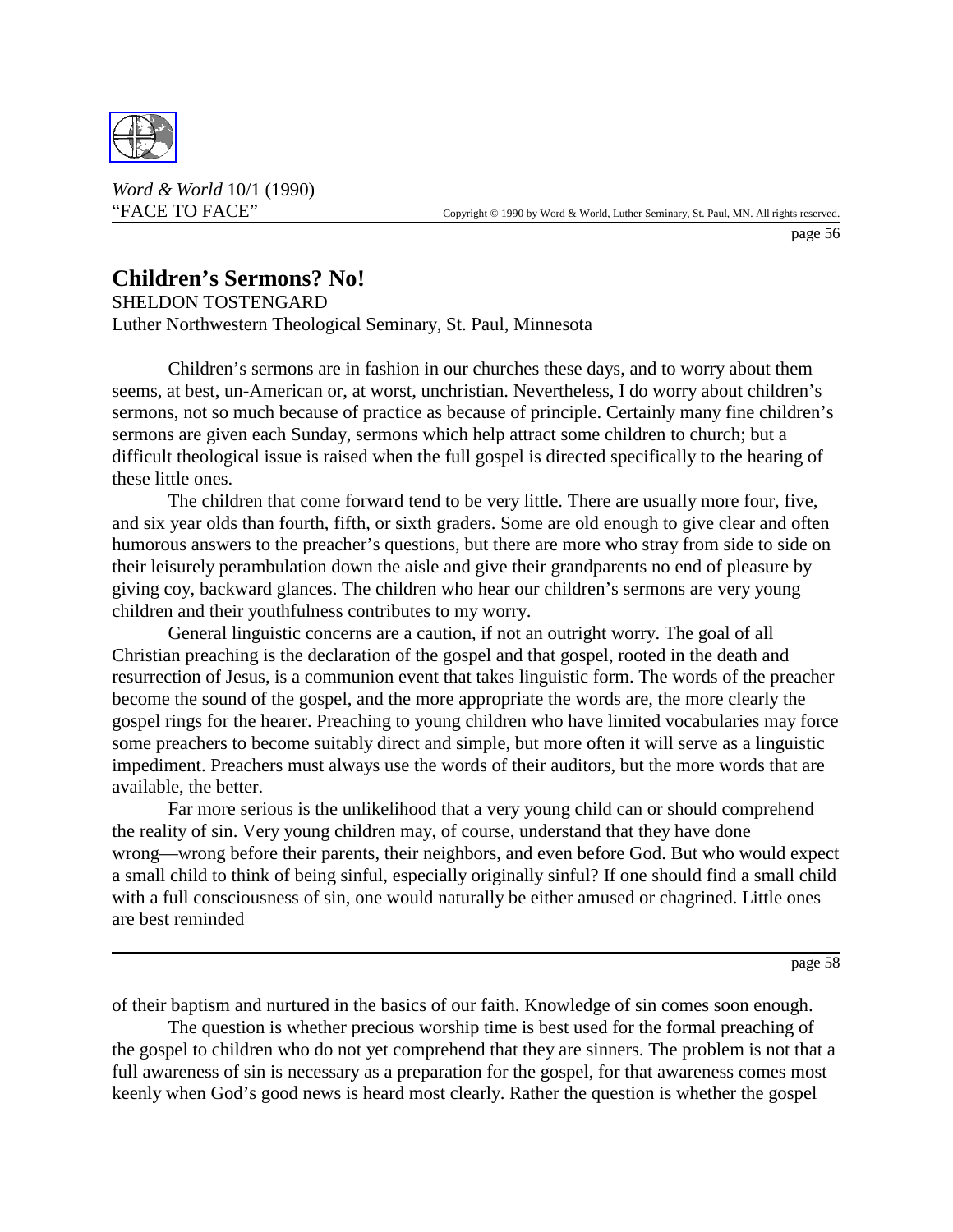can be heard fully apart from some comprehension of the phrase 'the forgiveness of sins' or the words 'forgiveness' and 'sin.'

Christian sermons, taken as a whole, must declare the gospel in terms of the forgiveness of sins. Little children, as well as mature Christians, should be told that God loves them—told again and again. If, however, the mark and guarantee of that love is the death and resurrection of Jesus, the fullness of the gospel is to hear and believe that our sins are forgiven. Little children have their baptism—they are safe in the arms of Jesus; but it is simply a fact that, for a period of time when they are very young, it is not easy for them to hear the heart of the Christian gospel. We may preach to them but it cannot be preaching in the traditional sense.

Preachers seem to know that the children's sermon must be a sermon of a different kind. Often the sermon centers on an exhortation to be good or to help one's parents or to think about the less fortunate or to be nice to other children or to work hard at school or to be kind to the earth or even to remember that animals and birds have feelings, too. Sometimes the children's exhortation is based on the primary text for the day and establishes an unfortunate agenda for the main sermon. On other occasions, the children's sermon becomes a brief comedy time, with serious questions and bizarre answers and much twisting of little dresses and even an occasional horseback ride on the altar rail. In some ways it's all very harmless—with a little good advice and a little salutary humor thrown in—but children's sermons are not traditional gospel sermons and should not be supposed to be so.

If a congregation has grown helplessly fond of children's sermons, and if they do serve in getting some little ones to church, why not use that worship time to tell Bible stories? An interesting retelling of the many wonderful stories of the Bible would provide necessary nurture for both parents and children, deliver the children from some burdensome exhortations, and keep pastor and parishioners from confusing real preaching with our little homilies for the very young. Even very young children are ready for good Bible stories—for the account of Samson and his last, heroic renewal of strength, or of Moses, whose reluctance was relieved when God pounded Pharaoh with the plagues, or of Paul, who plunged eagerly toward Damascus, only to be stopped dead in his tracks by the Lord whom he would end up serving, or of Jesus, who when he met the woman at the well was the one in need, but then, quite suddenly, became the one with everything to give. A Bible story well told could be a fine, if occasional, addition to our worship services.

The trick is to tell the Bible story well, with brevity, clarity, and the right addition of meaningless detail. Some have gifts for that kind of telling, and some do not; but even if it is not the pastor, someone in the congregation can surely tell such stories with energy and verve.

page 57

Children's Sermons? Yes! MICHAEL ROGNESS Luther Northwestern Theological Seminary, St. Paul, Minnesota

My career with children's sermons began when I arrived in my last parish and discovered that they were an expectation not mentioned in the letter of call. I found I enjoyed doing them! Despite some misgivings, I still lean toward "yes" on the topic, so my esteemed colleague and I will open a fissure in our harmonious homiletics department by writing on opposing sides. (We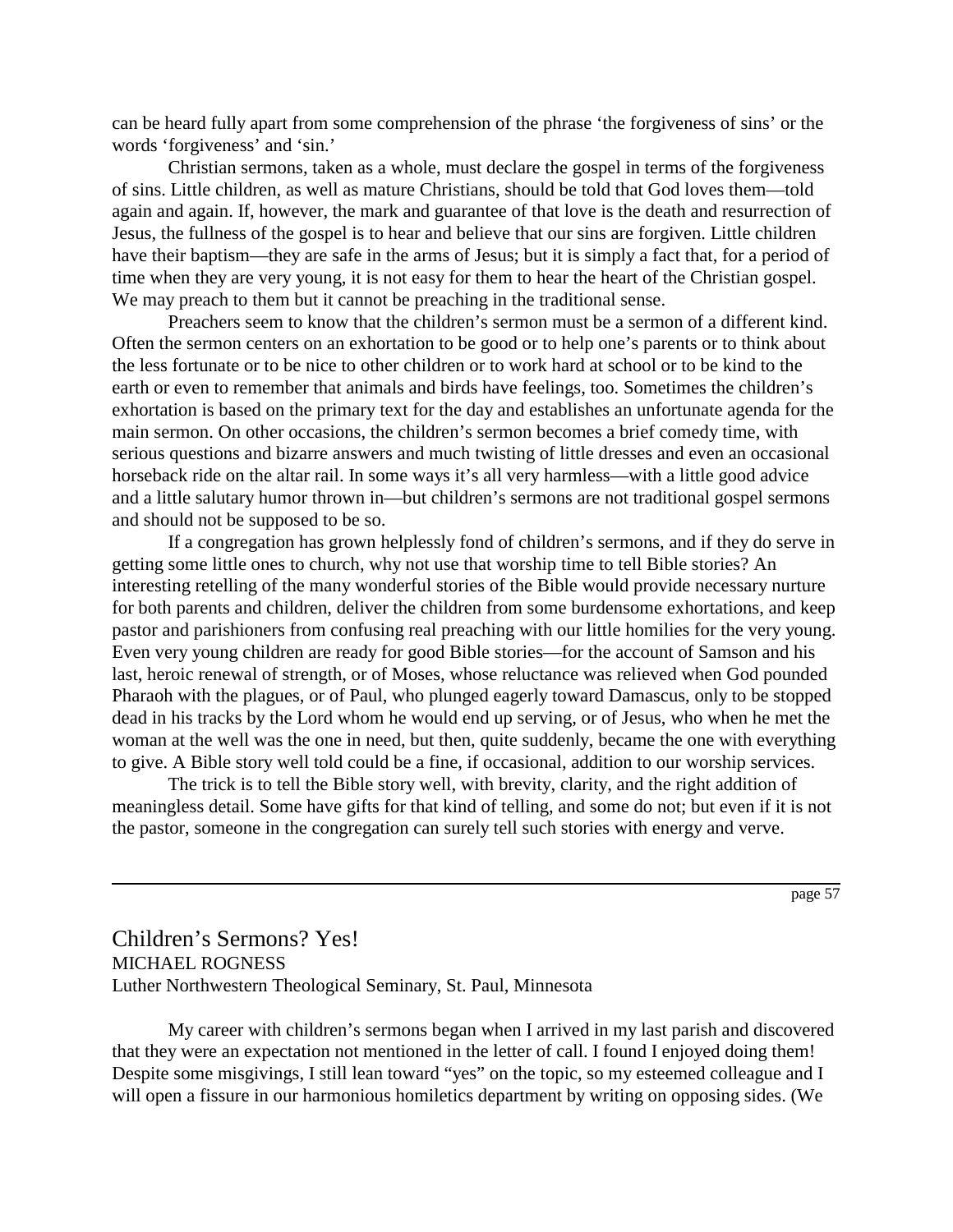are, however, both skilled at conflict resolution and think we can handle whatever acrimony might be produced between us!)

I say "yes" to children's sermons for three reasons:

(1) They give children a "place" in the worship service.

(2) They are a different kind of communication which does work with children.

(3) In their different form, they also communicate to the whole congregation.

First, children's sermons give children a place in the service, and I go for almost anything which will help children enjoy being in church. I do not believe, as some do, that children accustomed to a zippy children's sermon are more easily bored with the rest of the service. I think it more likely that feeling part of church stimulates children's interest in worship overall. Pastors also develop a rapport with the children (and the congregation) which they would not have otherwise.

Some people prefer children's sermons confined to children, that is, in opening Sunday School service, and in some parishes the morning schedule lends itself to that. But I like them in the regular service. Not only do they give children a place in the service, but adults can profit from them as well as children.

Second, children's sermons are different from regular sermons, because one speaks differently to children. In contrast to the monologue of a normal sermon, they involve the children, sometimes with unpredictable results. One needs to be informal with children, so we use all sorts of corny, attention-catching stuff—pictures, objects, question/answer, skits—which we don't normally use in regular sermons. Done well they can deliver the message very effectively, and our services can use a touch of humor. One of my friends says, "If that silly stuff helps the message, use it in the regular sermon; if it doesn't, it doesn't belong in a children's

page 59

sermon either." That's not realistic, because I'm sure that in his regular sermons he doesn't use the sort of little gimmicks one uses in children's sermons.

Little kids don't listen very long, so children's sermons must be short. You have them for 30-45 seconds, then good luck. Make your point clearly and fast, and send them on!

Since they are a different type of sermon, not everybody should do children's sermons. I have one friend, an excellent pastor and superb preacher, who has others in the congregation do them. Even the best pastors can't do everything well, and wise pastors draw lines.

I was fortunate that we did not have children's sermons obsessively every Sunday. It's hard to come up with that many good ones a year. Creativity and good preparation apply to any kind of sermon.

Third, of course one is really preaching to everybody. If a slightly zany children's sermon serves to highlight the day's gospel or another message for the whole congregation, so much the better. My mirror-in-the-bottom-of-the-box children's sermon for All Saint's Sunday, when I told the children they would see a saint in the box and then lined them up to look, probably gave the entire congregation a better idea of the All Saints' theme than my regular sermon. (I thought it was an original idea until I heard Mark Hanson at University Lutheran Church of Hope in Minneapolis give a similar one, though he used a garbage can big enough to hide a real saint in).

The congregation will probably remember some of those children's sermons more than the regular sermon. If one asked my former parishioners what sermons of mine they remember,